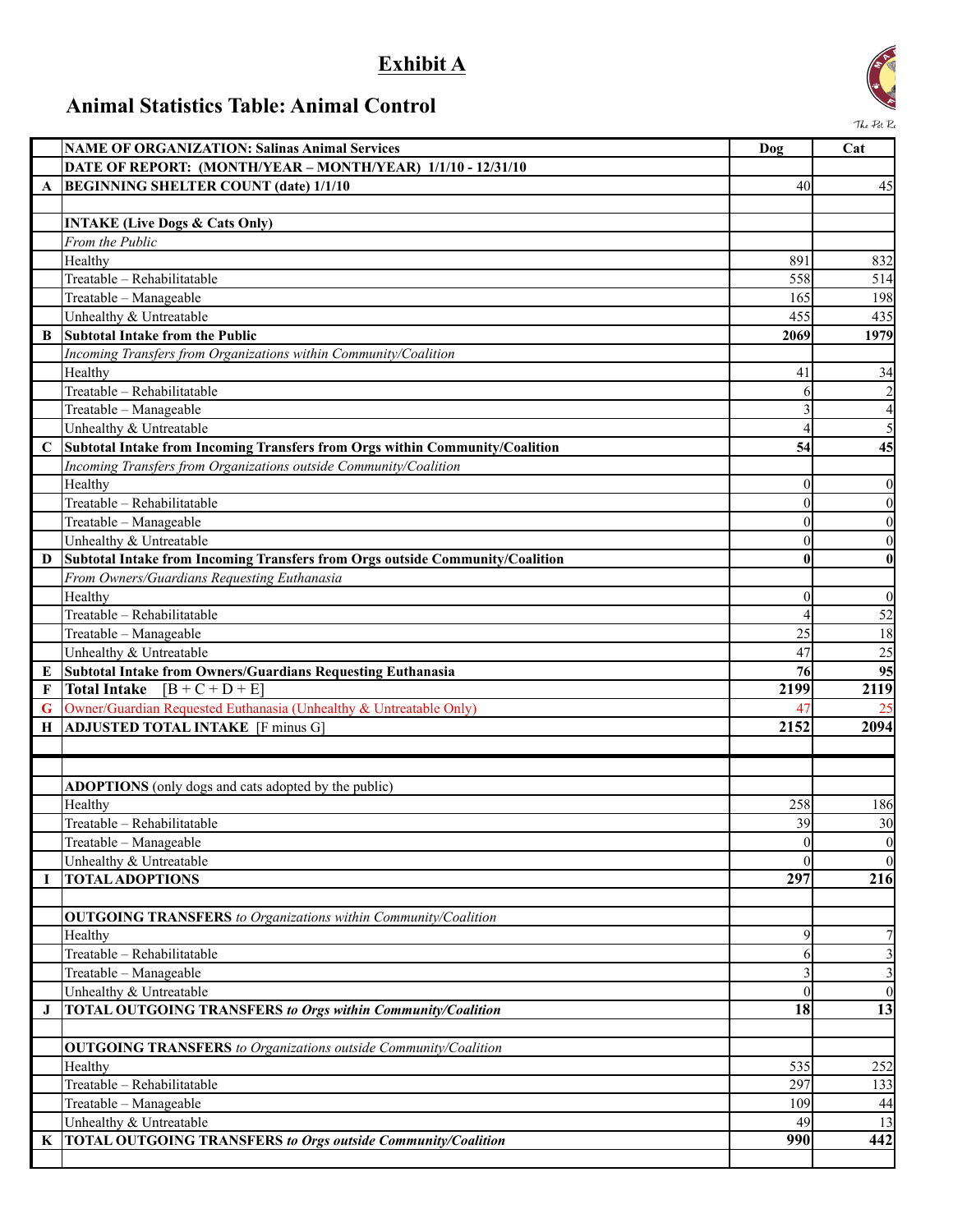|              | <b>RETURN TO OWNER/GUARDIAN</b>                                                                          | 428  | 33   |
|--------------|----------------------------------------------------------------------------------------------------------|------|------|
|              |                                                                                                          |      |      |
|              | <b>DOGS &amp; CATS EUTHANIZED</b>                                                                        |      |      |
| M            | (Includes Owner/Guardian Requested Euthanasia)<br>Healthy                                                | 14   | 13   |
| N            | Treatable – Rehabilitatable (Includes Owner/Guardian Requested Euthanasia)                               | 125  | 579  |
| $\mathbf{o}$ | Treatable - Manageable (Includes Owner/Guardian Requested Euthanasia)                                    | 103  | 77   |
| P            | Unhealthy & Untreatable (Includes Owner/Guardian Requested Euthanasia)                                   | 194  | 749  |
| $\mathbf{o}$ | Total Euthanasia<br>$[M + N + O + P]$                                                                    | 436  | 1418 |
| $\bf{R}$     | Owner/Guardian Requested Euthanasia (Unhealthy & Untreatable Only)                                       | 47   | 25   |
| S            | ADJUSTED TOTAL EUTHANASIA [Q minus R]                                                                    | 389  | 1393 |
|              |                                                                                                          |      |      |
|              | <b>SUBTOTAL OUTCOMES</b> $[I + J + K + L + S]$ Excludes Owner/Guardian Requested Euthanasia (Unhealthy & |      |      |
|              | Untreatable Only)                                                                                        | 2122 | 2097 |
|              |                                                                                                          |      |      |
| U            | <b>DIED OR LOST IN SHELTER/CARE</b>                                                                      |      | 8    |
|              |                                                                                                          |      |      |
|              | <b>TOTAL OUTCOMES</b> $[T + U]$ Excludes Owner/Guardian Requested Euthanasia (Unhealthy & Untreatable    |      |      |
| V            | Onlv)                                                                                                    | 2122 | 2105 |
|              |                                                                                                          |      |      |
| W            | <b>ENDING SHELTER COUNT (date)</b>                                                                       | 65   | 34   |

*To check the accuracy of the shelter data you've compiled, the Beginning Shelter Count (A) plus the Adjusted To (H) should equal the Total Outcomes (V) plus the Ending Shelter Count (W):*  $A + H = V + W$ .

**COMMENTS:**

**I agree that in completing this form, we have used the Maddie's Fund definitions of "Healthy," "Treatable -**  Manageable," "Treatable - Rehabilitatable," and "Unhealthy & Untreatable" as set forth in the attached doc **titled, "Maddie's Fund® Categorizations/Definitions of Shelter Animals."**

**Signature:** \_\_\_\_\_\_\_\_\_\_\_\_\_\_\_\_\_\_\_\_\_\_\_\_\_\_\_\_\_\_\_\_\_\_\_\_\_\_ **Date:** \_\_\_\_\_\_\_\_\_\_\_\_\_\_\_\_\_\_\_\_\_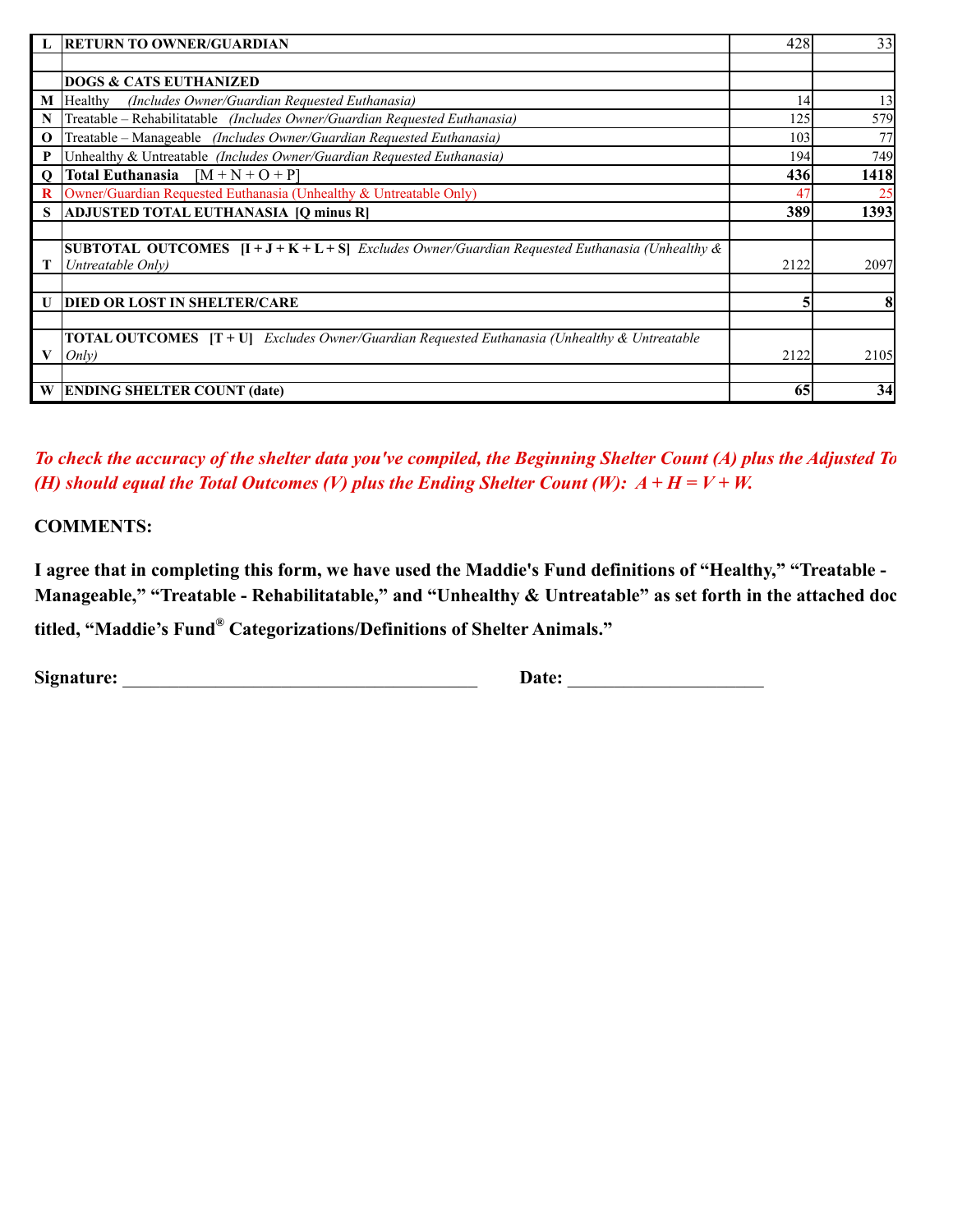

| Total            |
|------------------|
|                  |
| $\bf{0}$         |
| 85               |
|                  |
|                  |
|                  |
|                  |
| 1723             |
| 1072             |
| 363              |
| 890              |
|                  |
| 4048             |
|                  |
| $\overline{75}$  |
|                  |
| $\frac{8}{7}$    |
|                  |
| 9                |
| 99               |
|                  |
|                  |
| $\bf{0}$         |
| $\bf{0}$         |
| $\bf{0}$         |
| $\bf{0}$         |
| $\bf{0}$         |
|                  |
|                  |
| $\bf{0}$         |
| $\frac{56}{56}$  |
| 43               |
| $\overline{72}$  |
| $\overline{171}$ |
|                  |
| 4318             |
|                  |
| $\frac{1}{4246}$ |
|                  |
|                  |
|                  |
|                  |
| 444              |
| 69               |
| $\boldsymbol{0}$ |
| 0                |
|                  |
| 51<br>3          |
|                  |
|                  |
| 16               |
| 9                |
|                  |
| 6                |
| 0                |
| 3<br>1           |
|                  |
|                  |
| 787              |
|                  |
| 430              |
| 153              |
| 62               |
| 1<br>2<br>4      |
|                  |
|                  |